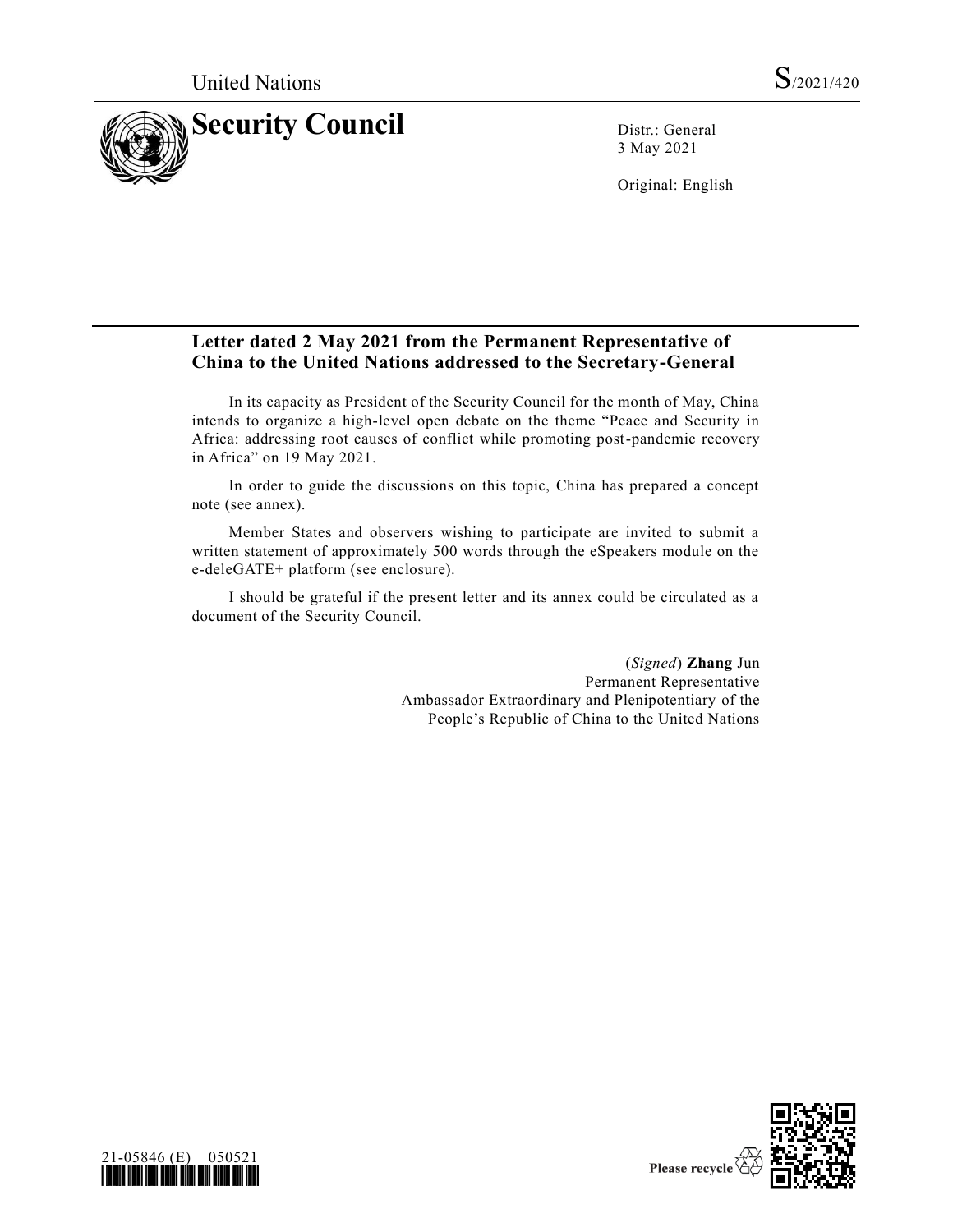**Annex to the letter dated 2 May 2021 from the Permanent Representative of China to the United Nations addressed to the Secretary-General**

[Original: Chinese]

**Concept note for the Security Council open debate on the theme "Peace and security in Africa: addressing root causes of conflict while promoting post-pandemic recovery in Africa"**

## **I. Introduction**

1. During its presidency of the Security Council for the month of May, China intends to hold an open debate on the theme "Peace and security in Africa: addressing root causes of conflict while promoting post-pandemic recovery in Africa" on 19 May 2021.

## **II. Background**

#### **A. Post-pandemic recovery in Africa facing more difficulties and challenges**

2. The coronavirus disease (COVID-19) pandemic is an unprecedented global crisis with profound and lasting impacts on global public health and the political, social and economic domains, among other areas. Such impacts will be particularly apparent in conflict-affected countries in Africa, especially in the medium and long term. As COVID-19 vaccination continues to roll out on a global scale, post-pandemic recovery is becoming the highest priority in the next step of international efforts. Owing to the lack of access to vaccines, conflict-affected countries in Africa have become the weak link in global post-pandemic recovery. The world cannot recover from the pandemic when Africa is left behind. It is a shared mission of the international community to help conflict-affected countries in Africa to cope with the challenges of COVID-19 and to promote post-pandemic recovery.

#### **B. Impacts of the pandemic on conflict situations in Africa**

3. As Secretary-General António Guterres clearly noted, the COVID-19 pandemic has profoundly affected peace and security around the globe, posing various challenges. Conflicts in Africa account for more than 50 per cent of the items on the agenda of the Security Council and 70 per cent of peace and security situations under Chapter VII of the Charter of the United Nations. Since the outbreak of COVID-19, the root causes of conflicts in Africa have become an even more salient issue, including as outlined below:

- Public health and humanitarian crises have been exacerbated. As the pandemic continues to spread, weak public health systems in Africa are under severe stress. Both national and international constraints have affected the vaccination efforts in African countries, with humanitarian crises worsening in many parts of the continent.
- Peace and reconciliation processes in Africa are facing challenges. Affected by the pandemic and other shock factors, some diplomatic good offices cannot be conducted smoothly. In some countries, peace and reconciliation processes have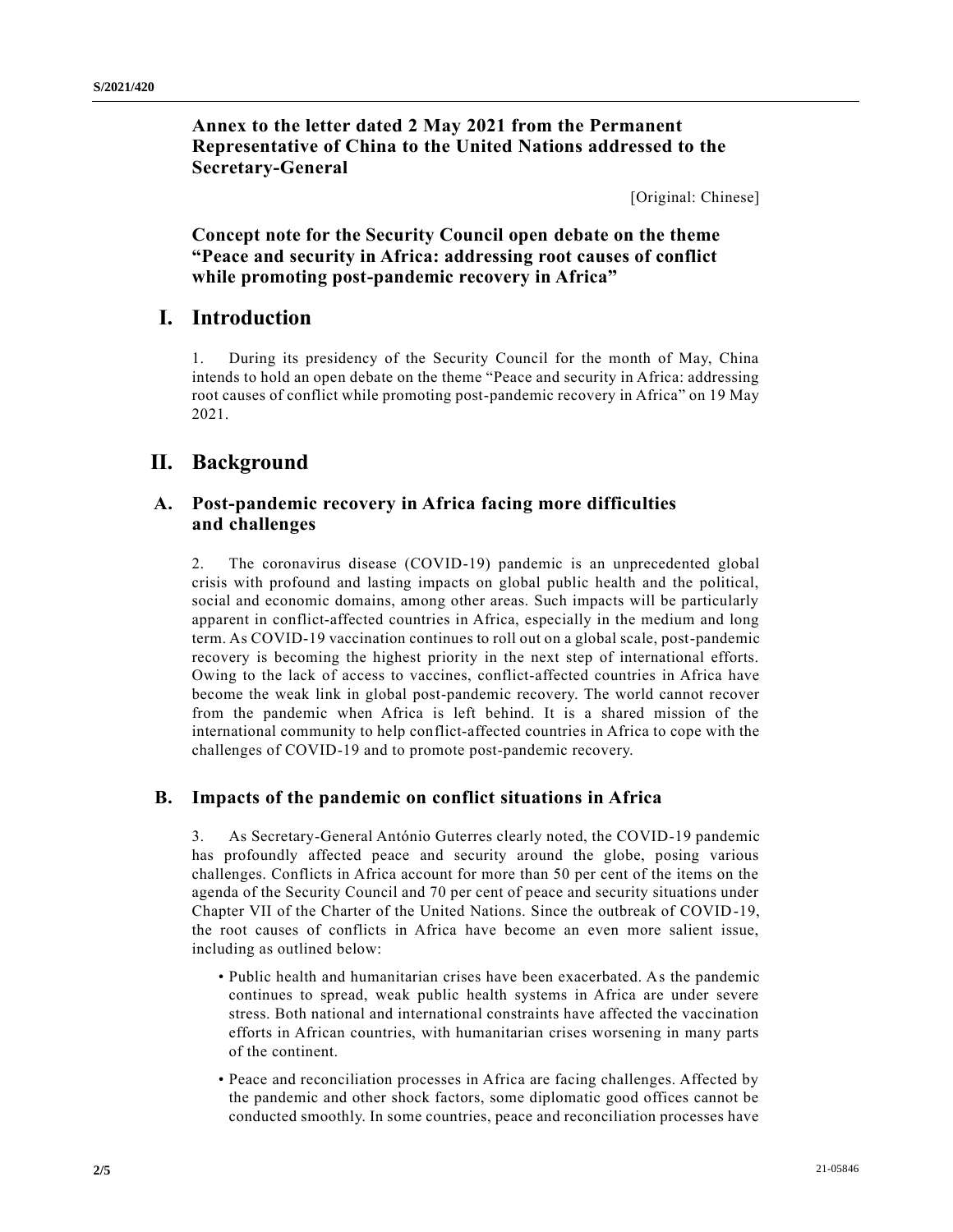stalled. In others, electoral processes have been disrupted, leading to escalated tensions. Terrorist groups and violent extremist forces are taking advantage of the pandemic to promote their campaigns. United Nations peacekeeping operations have been hindered from carrying out their normal duties.

- Economic development has been significantly affected by the pandemic. Sub-Saharan Africa is suffering its first recession in 25 years. The pandemic has taken a heavy toll on economic growth and development across the continent in numerous areas, especially the private sector, which provides livelihoods to 300 million people throughout Africa, consequently increasing extreme poverty and social inequality. Statistics from the World Bank show that COVID-19 pushed 26 million people in sub-Saharan Africa into extreme poverty in 2020, causing great concern over food security in parts of the region.
- The international community should lend a helping hand. The pandemic has further undermined the ability of governments in Africa to deliver social services. The issue of the continent's 25.2 million refugees and displaced persons has become more pronounced. Those factors can all become triggers for unrest and violent conflict.

## **III. Focus of discussion**

4. The debate is aimed at enhancing the Security Council's understanding of the difficulties and challenges of post-pandemic recovery and the impact of the pandemic on conflict situations in Africa and to explore ways to better help African countries to advance post-pandemic recovery, promote sustainable development and address the root causes of conflicts. The Council may wish to discuss the following questions:

(a) Successful post-pandemic recovery first and foremost requires keeping the pandemic under control. How can we help African countries to combat the pandemic and ensure equal access to vaccines for conflict-affected countries in Africa? How can we improve the public health system in African countries and strengthen capacity building to better meet future challenges? What more could be done to encourage parties to conflicts in Africa to respond to the call for a global ceasefire?

(b) Sustainable development contributes to durable peace. What efforts can the international community make to help African countries to advance economic recovery and better implement the 2030 Agenda for Sustainable Development and Agenda 2063 of the African Union, in particular in terms of eradicating poverty, improving people's livelihood and enhancing food security, as well as in terms of infrastructure, education and employment? How can the United Nations peacebuilding efforts be better leveraged in that regard?

(c) Good governance is a building block for social stability. How can we help African countries to mitigate the impact and influence of the pandemic on state governance? How can we support African governments in strengthening their capacity-building efforts, including with respect to enhancing the rule of law and increasing efficiency and transparency in decision-making? How can we help African countries to improve social cohesion and solidarity and to create synergy in the pursuit of post-pandemic recovery? What can be done to enable women and young people to fully carry out their roles in that process?

(d) The pandemic provides weighty proof that all the countries of the world form a community with a shared future. Post-pandemic recovery cannot be achieved without the central role of the United Nations. International solidarity and cooperation should be advanced while implementing the purposes and principles of the Charter of the United Nations. How can we gather global resources and generate consensus, so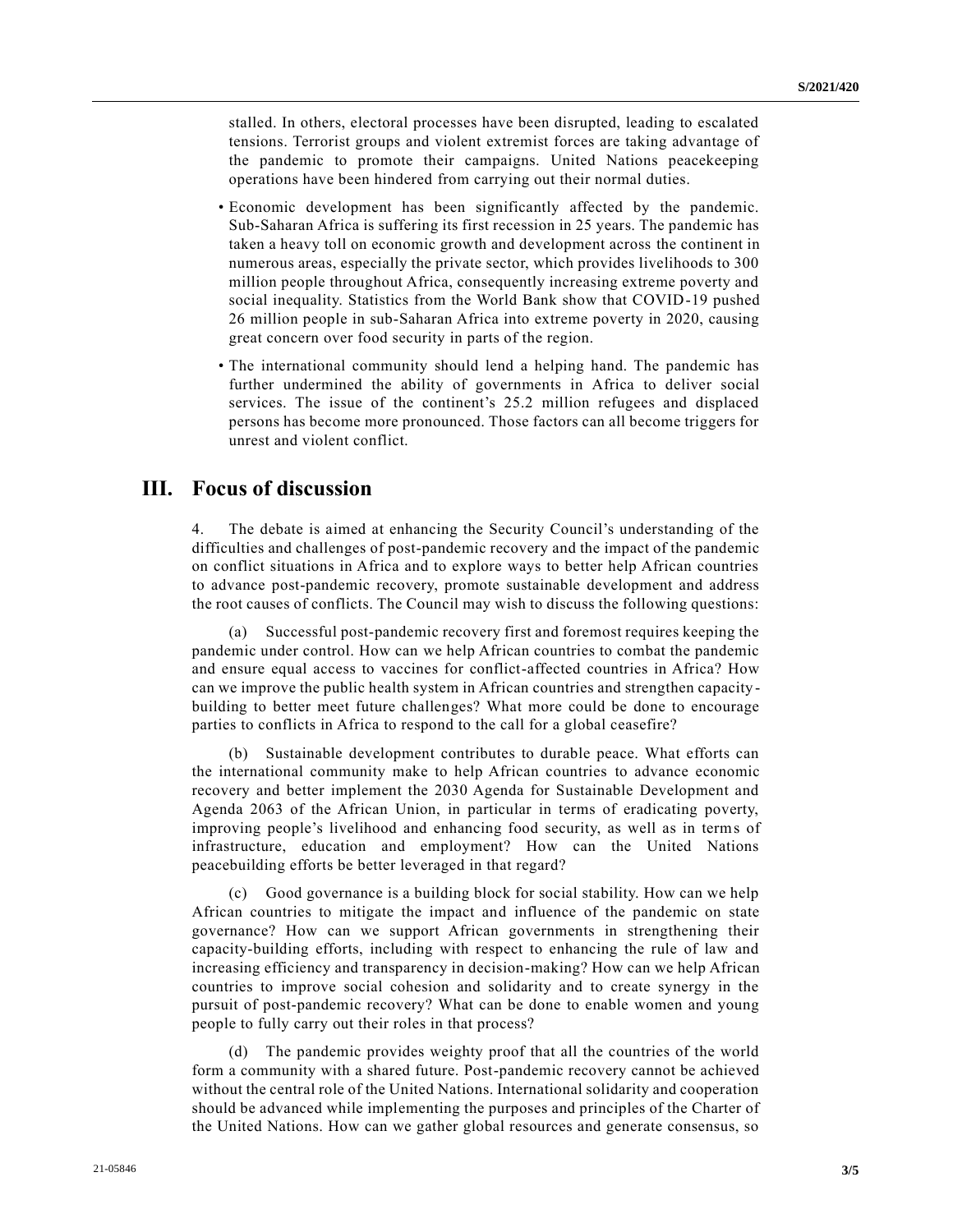as to better support African countries, including in medical, humanitarian and financial aspects? How can we uphold the key role of preventive diplomacy and United Nations peacekeeping operations? How can we improve cooperation and create synergy between the United Nations and regional and subregional organizations in Africa, in particular the African Union?

# **IV. Format of the meeting**

5. The meeting will be held in the form of a videoconference, to be presided over by the State Councillor and Minister for Foreign Affairs of the People's Republic of China, Wang Yi. The Security Council will hear briefings by the Secretary-General, António Guterres, the Administrator of the United Nations Development Programme, Achim Steiner, and an observer for the African Union (to be confirmed). In accordance with the working methods of the Security Council during the pandemic, non-members of the Council may submit written statements.